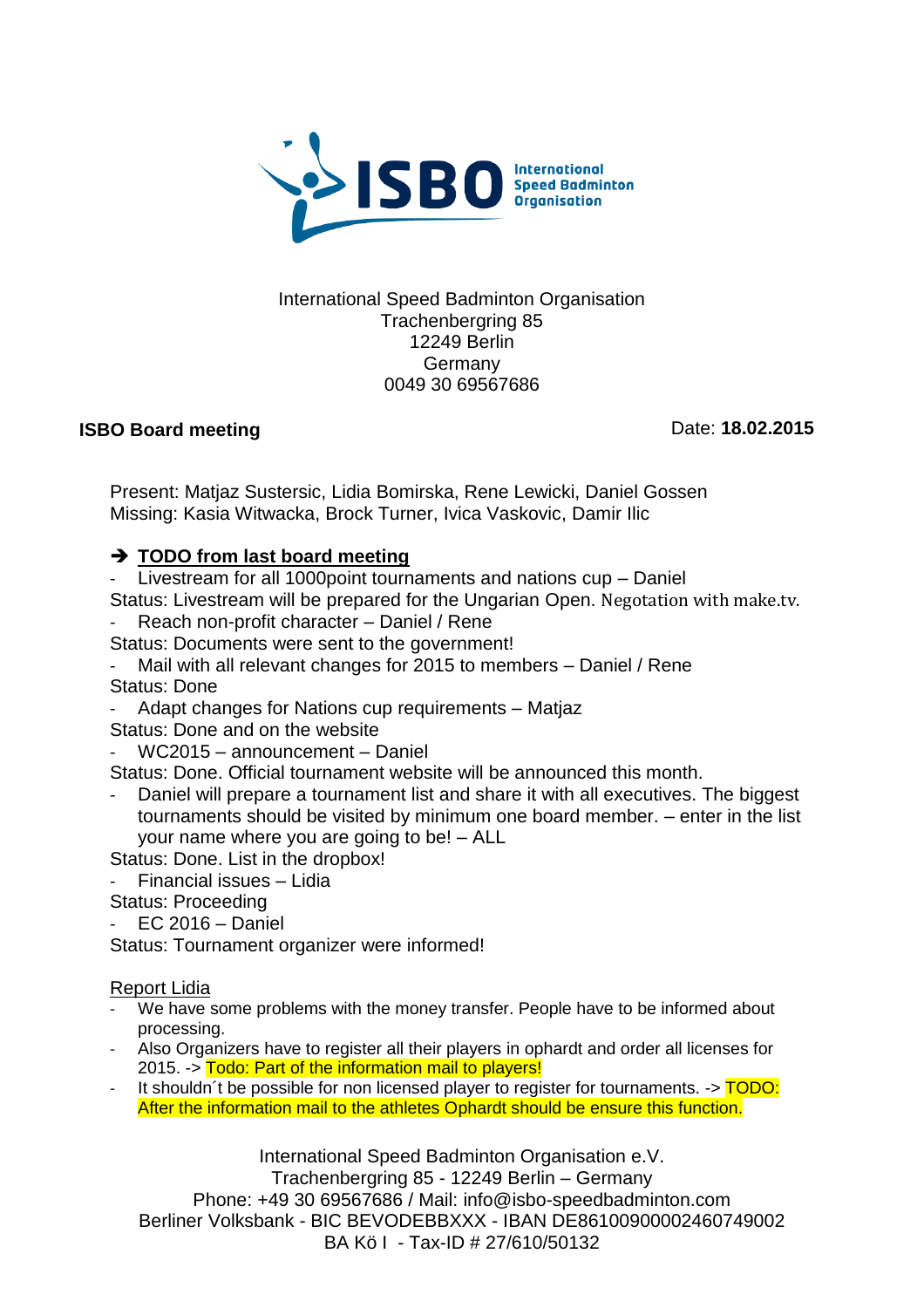- Polish Open: Venue unsure  $\sim$  Lidia will give the final venue until the 15<sup>th</sup> of march.
- Membership fee paid by almost all members. TODO: Lidia will send the board a summary about all incomings.

### Report Daniel

- Annoucement template is adapted and official communicated (14 days registry deadline involved, ISBO account,…)
- Concept for youth development: Damir Ilic, Ivica Vaskovic and Daniel Gossen will prepare it.
- Template for members presentations was send to all members: Latvia already send something back.
- $\frac{1}{2}$  Japanese will have special authorization to organize the japan open over 3 days instead of 2 because they are afraid to have to less time. **TODO: Daniel will talk to them and help** them to do the event in 2 days.
- Maurtius Open announcement will come one month to late -> Vote: OK
- Serbian Open is cancelled because they wanted to have a 1000 points tournament.

#### Report Matjaz

- Nations Cup: Registry deadline overstepped. Applicants and decisions:
	- o Croatia
	- o Sweden
	- o Spain
	- o Poland
	- o Germany
	- o Latvia
	- o France -> Final event!

Other nations should take part: Netherland, Ukraine, Russia,

Mauritius -> Get Wild card.

TODO: Information mail to organizer and countries.

## In General

- Name change: Kasia comes back in the middle of march.
- Livestreams: Make.tv have send an offer about cooperations terms. TODO: Daniel should try to get an all-inclusive offer for all events over the year.